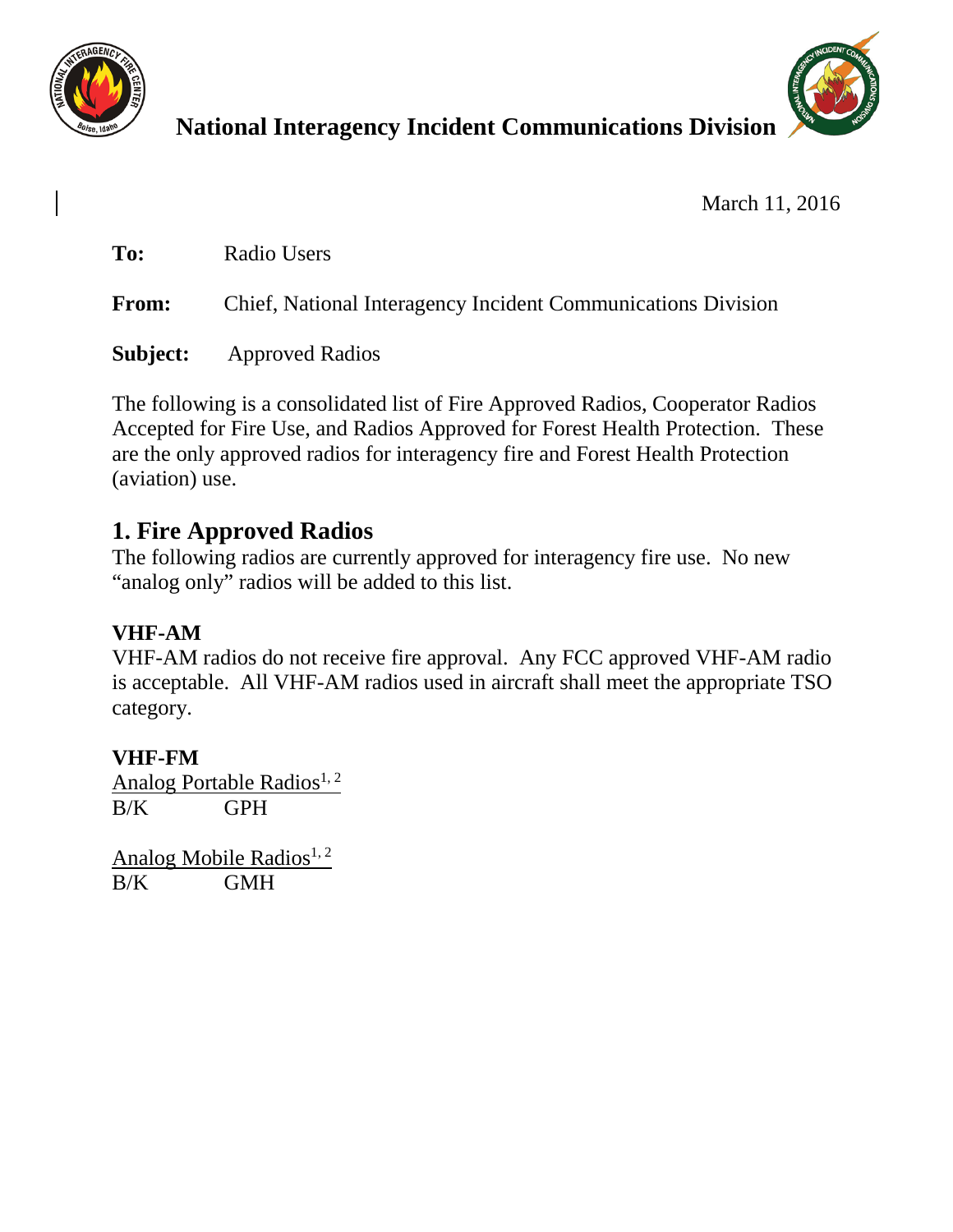### P25 Digital Portable Radios

| B/K           | GPH upgraded to P25 digital <sup>3</sup> |
|---------------|------------------------------------------|
| Datron        | Guardian G25PRV100                       |
| Midland       | STP105B                                  |
| Motorola      | XTS 2500 <sup>4</sup>                    |
| Motorola      | XTS 5000 <sup>4</sup>                    |
| Relm          | <b>DPH5102X</b>                          |
| Relm          | DPHX5102X                                |
| Relm          | $KNG-P150$                               |
| Relm          | <b>KNG-P150S</b>                         |
| <b>Thales</b> | 25 PRC-6894                              |
|               |                                          |

### P25 Digital Mobile Radios

 $\begin{array}{c} \rule{0pt}{2ex} \rule{0pt}{2ex} \rule{0pt}{2ex} \rule{0pt}{2ex} \rule{0pt}{2ex} \rule{0pt}{2ex} \rule{0pt}{2ex} \rule{0pt}{2ex} \rule{0pt}{2ex} \rule{0pt}{2ex} \rule{0pt}{2ex} \rule{0pt}{2ex} \rule{0pt}{2ex} \rule{0pt}{2ex} \rule{0pt}{2ex} \rule{0pt}{2ex} \rule{0pt}{2ex} \rule{0pt}{2ex} \rule{0pt}{2ex} \rule{0pt}{2ex} \rule{0pt}{2ex} \rule{0pt}{2ex} \rule{0pt}{2ex} \rule{0pt}{$ 

| B/K     | GMH upgraded to P25 digital <sup>3</sup> |
|---------|------------------------------------------|
| Datron  | G25RMV100                                |
| Datron  | G25RMV110                                |
| Datron  | G25ASU001                                |
| Kenwood | TK-5710                                  |
| Kenwood | TK-5720                                  |
| Midland | STM-1050B                                |
| Midland | STM-1055B                                |
| Midland | STM-1115B                                |
| Relm    | DMH5992                                  |
| Relm    | DMH5992X HP                              |
| Relm    | <b>KNG-M150</b>                          |
|         |                                          |

## P25 Digital Aeronautical Radios

| Cobham (formerly Northern Airborne Technology)<br><b>Technisonic Industries</b><br><b>Technisonic Industries</b><br><b>Technisonic Industries</b> |                           |
|---------------------------------------------------------------------------------------------------------------------------------------------------|---------------------------|
|                                                                                                                                                   | NPX136D-070               |
|                                                                                                                                                   | <b>TDFM-136</b>           |
|                                                                                                                                                   | TDFM-136NV                |
|                                                                                                                                                   | TDFM-136A                 |
| <b>Technisonic Industries</b>                                                                                                                     | TDFM-136A/NV              |
| <b>Technisonic Industries</b>                                                                                                                     | TDFM-136 $B6$             |
| <b>Technisonic Industries</b>                                                                                                                     | TDFM-136B/NV <sup>6</sup> |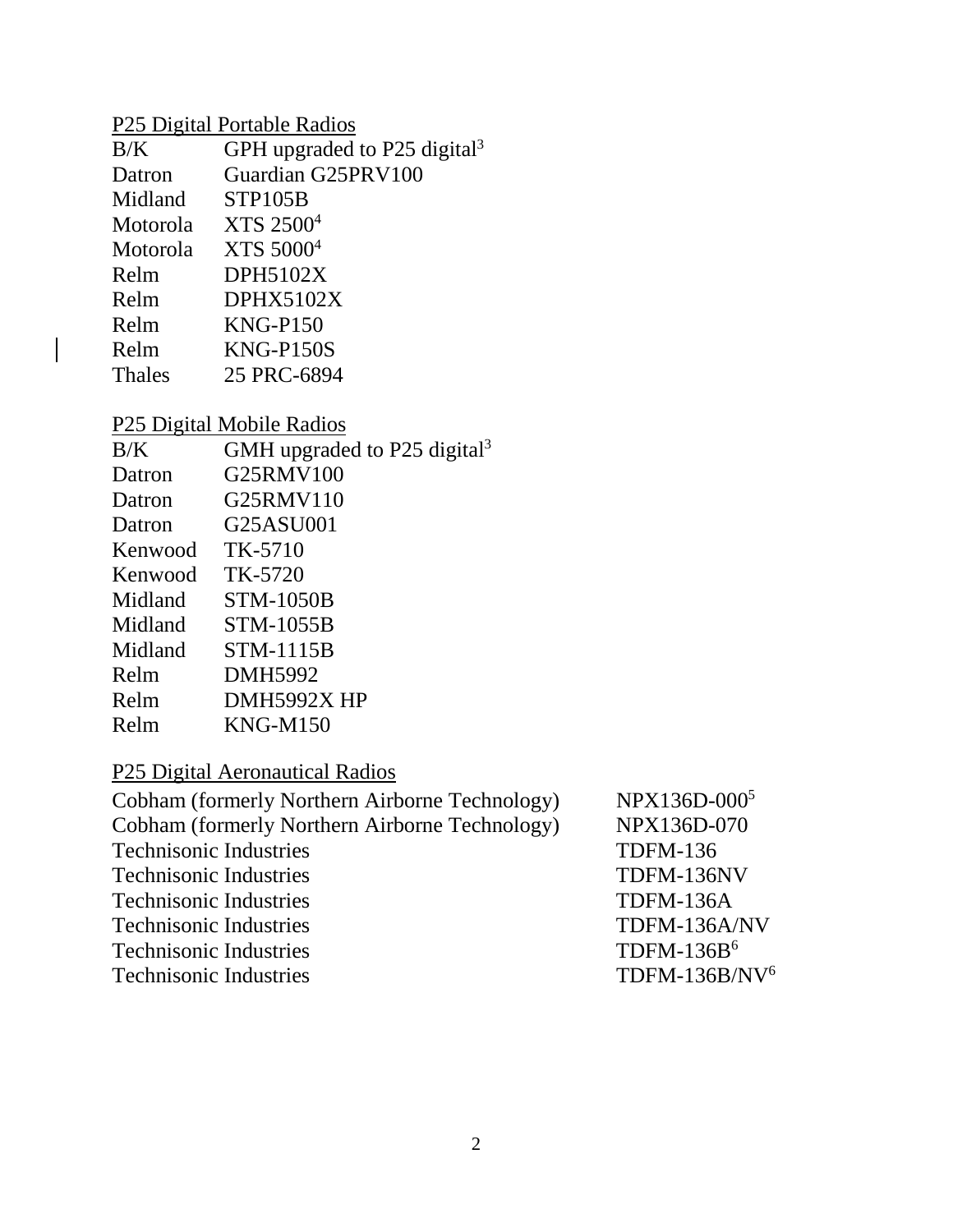#### **UHF-FM**

P25 Digital Portable Radios

| Midland  | STP404A               |
|----------|-----------------------|
| Motorola | XTS 2500 <sup>4</sup> |
| Motorola | XTS 5000 <sup>4</sup> |
| Relm     | <b>KNG-P400</b>       |
| Relm     | <b>KNG-P400S</b>      |
|          |                       |

P25 Digital Mobile Radios

| TK-5810          |
|------------------|
| TK-5820          |
| <b>KNG-M400</b>  |
| <b>STM-4040A</b> |
| STM-4045A        |
|                  |

#### **Multi-band**

P25 Digital Portable Radios Capable of Operating in More Than One Frequency Band – 136-174 MHz, 380-520 MHz, 700-800 MHz, trunked<br>Thales Liberty Liberty

P25 Digital Aeronautical Radios Capable of Operating in More Than One

Frequency Band – 136-174 MHz, 380-520 MHz, 700-800 MHz, trunked

| <b>Technisonic Industries</b> | TDFM-90007 |
|-------------------------------|------------|
| <b>Technisonic Industries</b> | TDFM-91007 |
| <b>Technisonic Industries</b> | TDFM-92007 |
| <b>Technisonic Industries</b> | TDFM-93007 |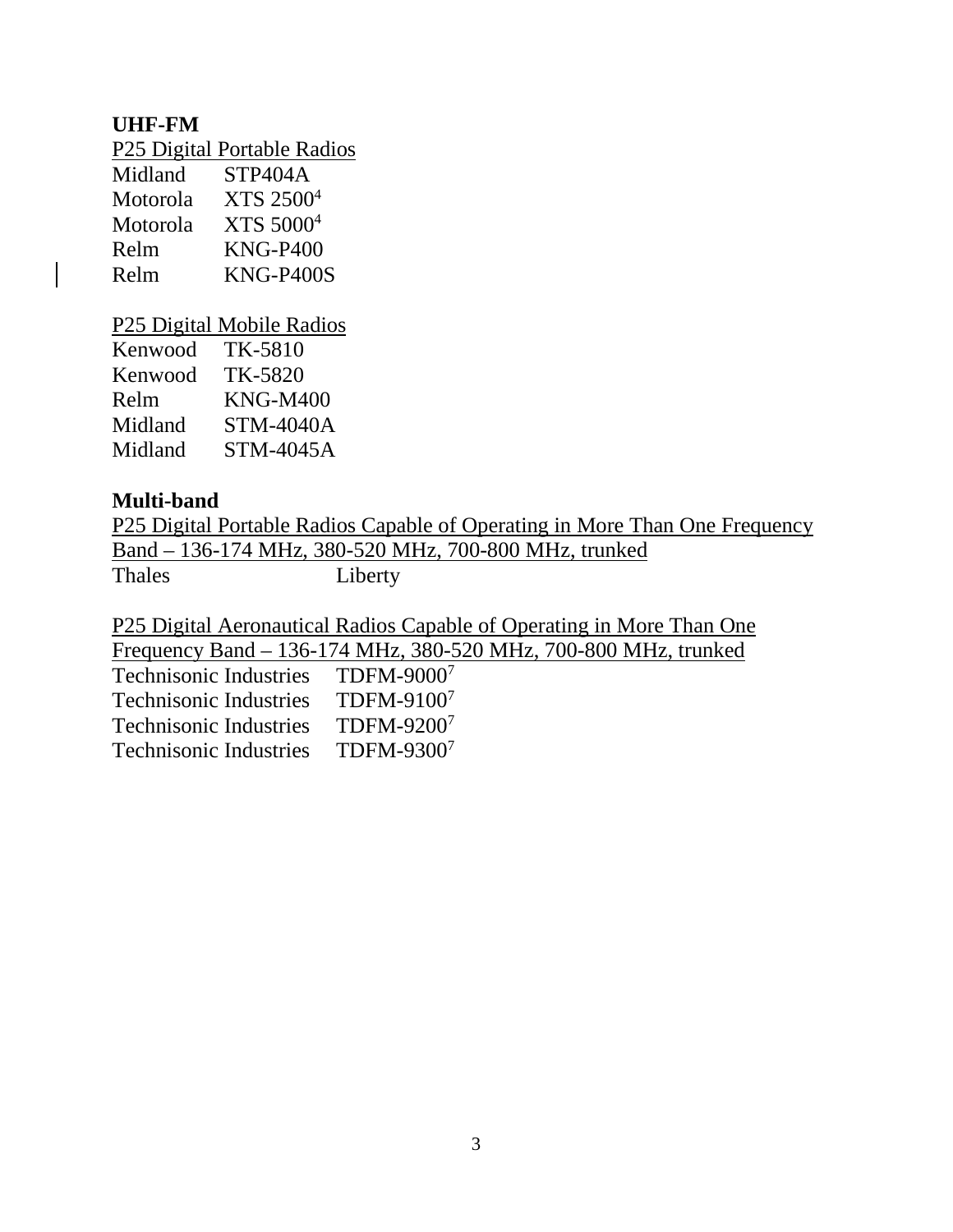### **2. Cooperator Radios Accepted for Fire Use**

The following cooperator radios are currently accepted for interagency fire use. The US Forest Service, Department of the Interior and their contractors are not allowed to utilize these radios as "fire" radios. Cooperators may utilize these radios in addition to any radios listed in Section 1: Fire Approved Radios.

### Portable Radios B/K GPH-CMD Motorola APX 6000 (VHF-FM version) Relm DPHX5102X-CMD Relm KNG-P150-CMD

#### Aeronautical Radio Conditions

Aeronautical cooperator radios accepted for fire use are allowed under the following conditions.

- Used solely by cooperators (law enforcement, EMS, military, etc.)
- Contain at least one conventional P25 digital VHF-FM RF module/transceiver operating from 136 to 174 MHz with front panel programmability (FPP).
- Any of the following options are acceptable to meet the Air Guard requirement (Tx & Rx 168.6250 MHz, TX CTCSS 110.9 Hz):
	- o A second conventional P25 digital VHF-FM RF module/transceiver operating from 136 to 174 MHz with FPP.
	- o A non-FPP conventional P25 digital VHF-FM RF module/transceiver operating from 136 to 174 MHz with a preset channel dedicated to Air Guard.
	- o A P25 digital trunked VHF-FM RF module/transceiver operating from 136 to 174 MHz with a non-trunked preset channel dedicated to Air Guard.

Multiband Aeronautical Radios

| Cobham                        | $RT-5000/C-50008$       |
|-------------------------------|-------------------------|
| <b>Technisonic Industries</b> | TDFM-6000 Series $9,10$ |
| <b>Technisonic Industries</b> | TDFM-7000 Series        |
| <b>Technisonic Industries</b> | TDFM-7300 Series        |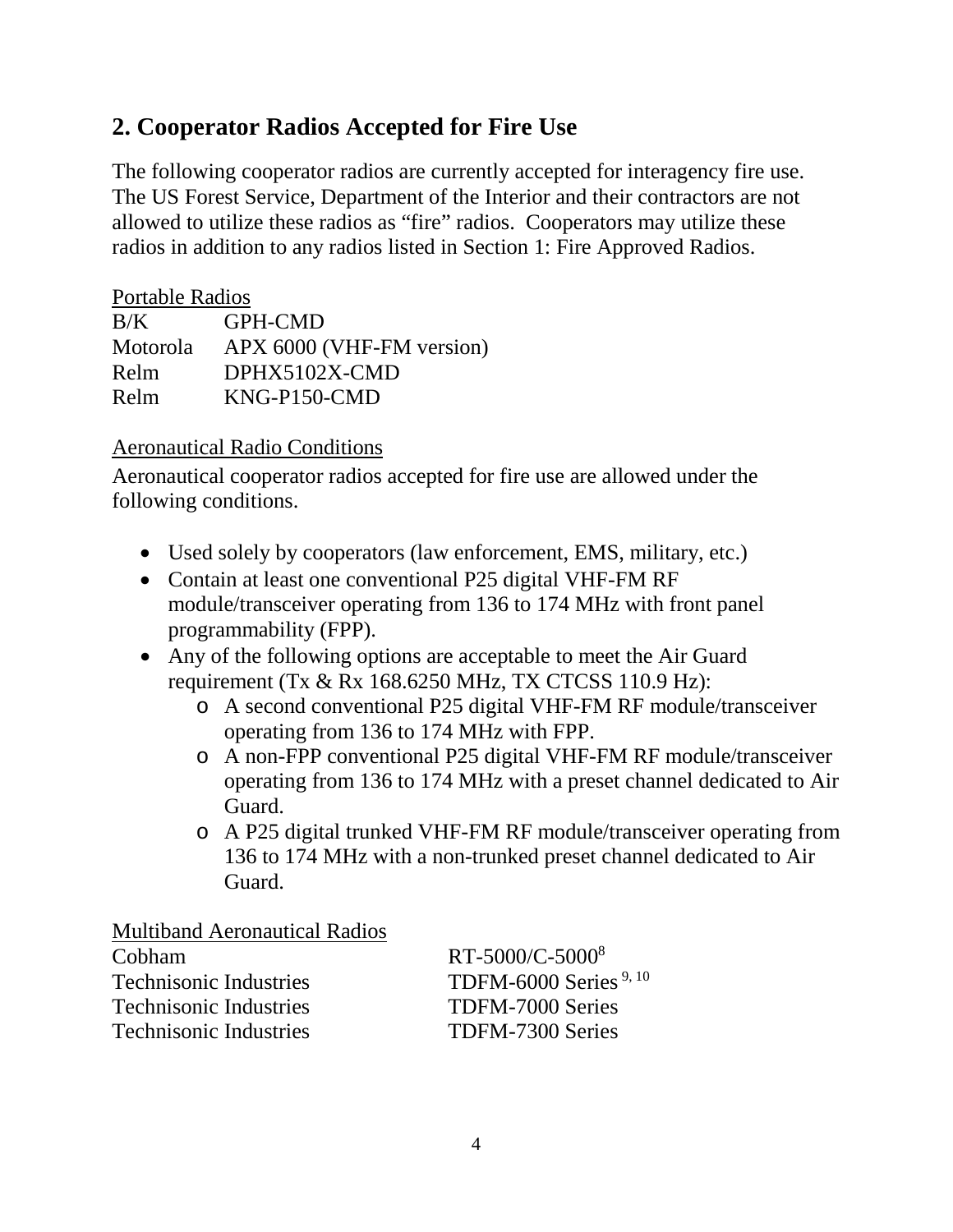### **3. Radios Approved for Forest Health Protection**

The following analog aviation radios are currently approved for Forest Service Forest Health Protection (FHP). FHP may also utilize approved P25 Digital Radios listed under Section 1: Fire Approved Radios. The below analog radios are not allowed to be used in any aspect of interagency fire (reconnaissance or air tactical).

| Analog VHF-FM Aeronautical Radios <sup>11</sup>    |                              |
|----------------------------------------------------|------------------------------|
| <b>AEM</b> (formerly Northern Airborne Technology) | NTX138-050                   |
| <b>Technisonic Industries</b>                      | TFM-138 (serial number 1540) |
|                                                    | $\&$ up)                     |
| <b>Technisonic Industries</b>                      | <b>TFM-138B/C/D</b>          |
| <b>Technisonic Industries</b>                      | <b>TFM-500</b>               |
|                                                    |                              |

Questions concerning radios and requirements on this list can be directed to: Bill Forsyth (208-387-5720) [bforsyth@fs.fed.us](mailto:bforsyth@fs.fed.us) (portable and mobile radios) or Frank Smith (208-387-5648 [fsmith@fs.fed.us](mailto:fsmith@fs.fed.us) (aeronautical radios). Radio vendors may contact Bill Forsyth to submit products for evaluation for inclusion on the Fire Approved Radios list.

 $\sqrt{s/}$ **KIM McCUTCHAN** Chief, NIICD/NIFC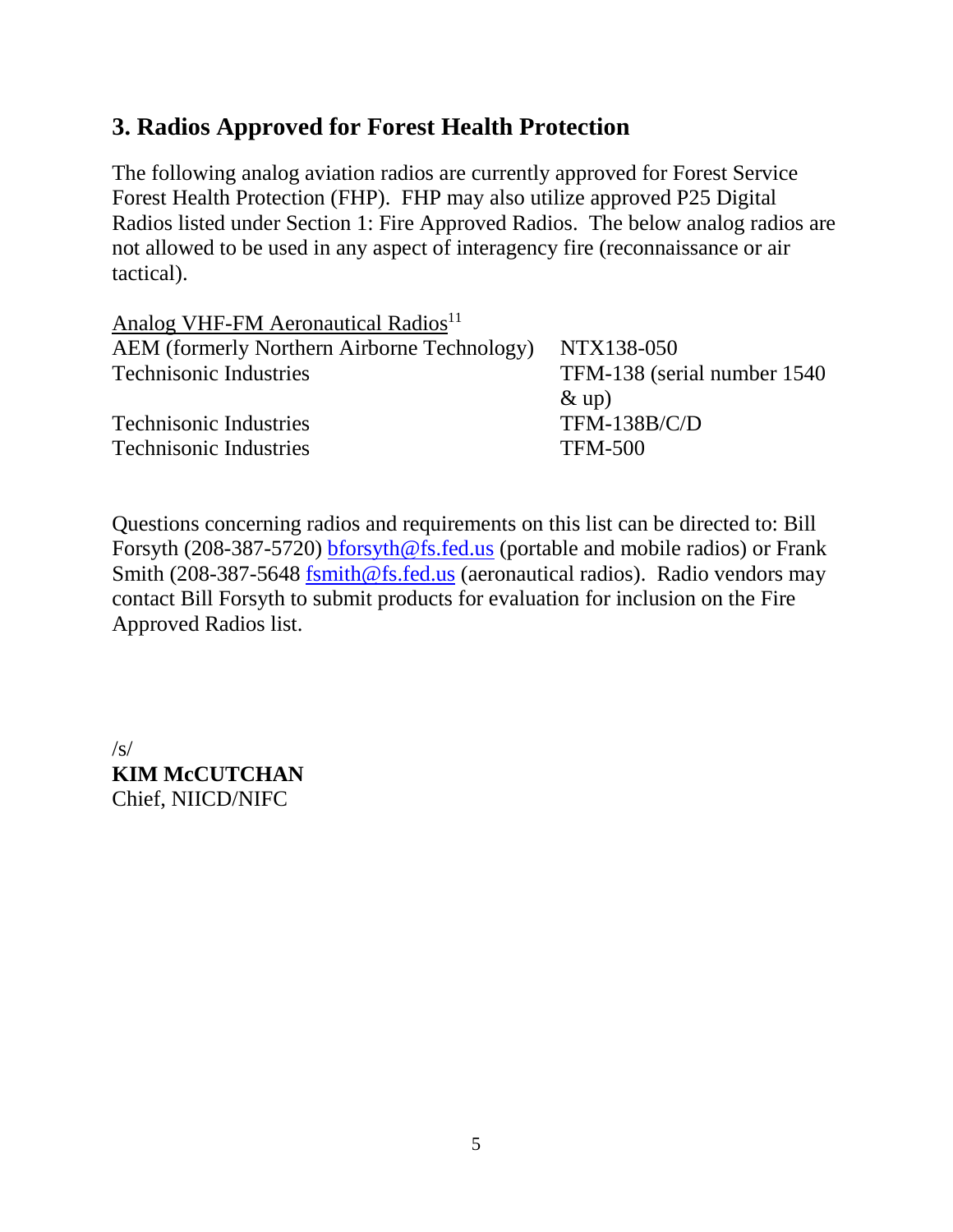- 1 Purchases of new analog radios are not recommended. At some point in the future, fire will require that only P25 digital radios be used.
- <sup>2</sup> Several contracts specify that only P25 digital radios are acceptable. These "analog only" radios are not acceptable for contracts requiring P25 digital radios.
- <sup>3</sup> When a P25 digital radio is required and a BK GPH/GMH radio with P25 digital upgrade is used, the user must provide proof that the radio has been upgraded prior to it being accepted.
- <sup>4</sup> The Motorola XTS2500 and XTS5000 P25 digital portable radios are fire compliant when operating radio software R.15.00.05 or newer.
- <sup>5</sup> The Cobham (formerly Northern Airborne Technology) NPX136D-000 is only acceptable for fire when used as a substitute for the AUX-FM provisions and an Air Guard receiver for this radio is not contractually required. The NPX136D-000 is not acceptable as a stand-alone radio.
- <sup>6</sup> The Technisonic Industries TDFM-136B and TDFM-136B/NV are fire compliant when operating Radio Info: Main Code 1.1.4 or newer and has Modification #2 installed.
- $7$  The Technisonic Industries TDFM-9000/9100/9200/9300 radios are highly dependent upon settings in Motorola's CPS software. CPS software is very complex and settings should only be changed by a person trained in CPS use. TDFM-9000/9100/9200/9300 radios are fire compliant under the following conditions:
	- Contain at least one conventional P25 digital VHF-FM RF module operating from 136 to 174 MHz with front panel programmability (FPP) enabled.
	- Any of the following options are acceptable to meet the Air Guard requirement (transmit) & receive 168.6250 MHz with a transmit CTCSS tone of 110.9 Hz):
		- o A second conventional P25 digital VHF-FM RF module operating from 136 to 174 MHz with FPP enabled.
		- o A non-FPP conventional P25 digital VHF-FM RF module operating from 136 to 174 MHz with a preset channel dedicated to Air Guard.
		- o A P25 digital trunked VHF-FM RF module operating from 136 to 174 MHz with a non-trunked preset channel dedicated to Air Guard.
	- Soft Keys (in order of use) ( $CPS =$  Menu Items):
		- o Zone, FPP, Scan, Mute, Info.
		- o The Zone containing FPP should be identified as "Zone 1 FPP" or similar. When only the Zone having FPP exists then the soft key "Zone" is not required.
	- Function Keys (CPS = Buttons General):
		- o F1 Set to Monitor.
	- Keypad Keys  $(CPS = Switches)$ :
		- o M UP/M DN Set as channel select.
		- o TSW Set as Blank (A)/PL Disable (B)/Blank (C).